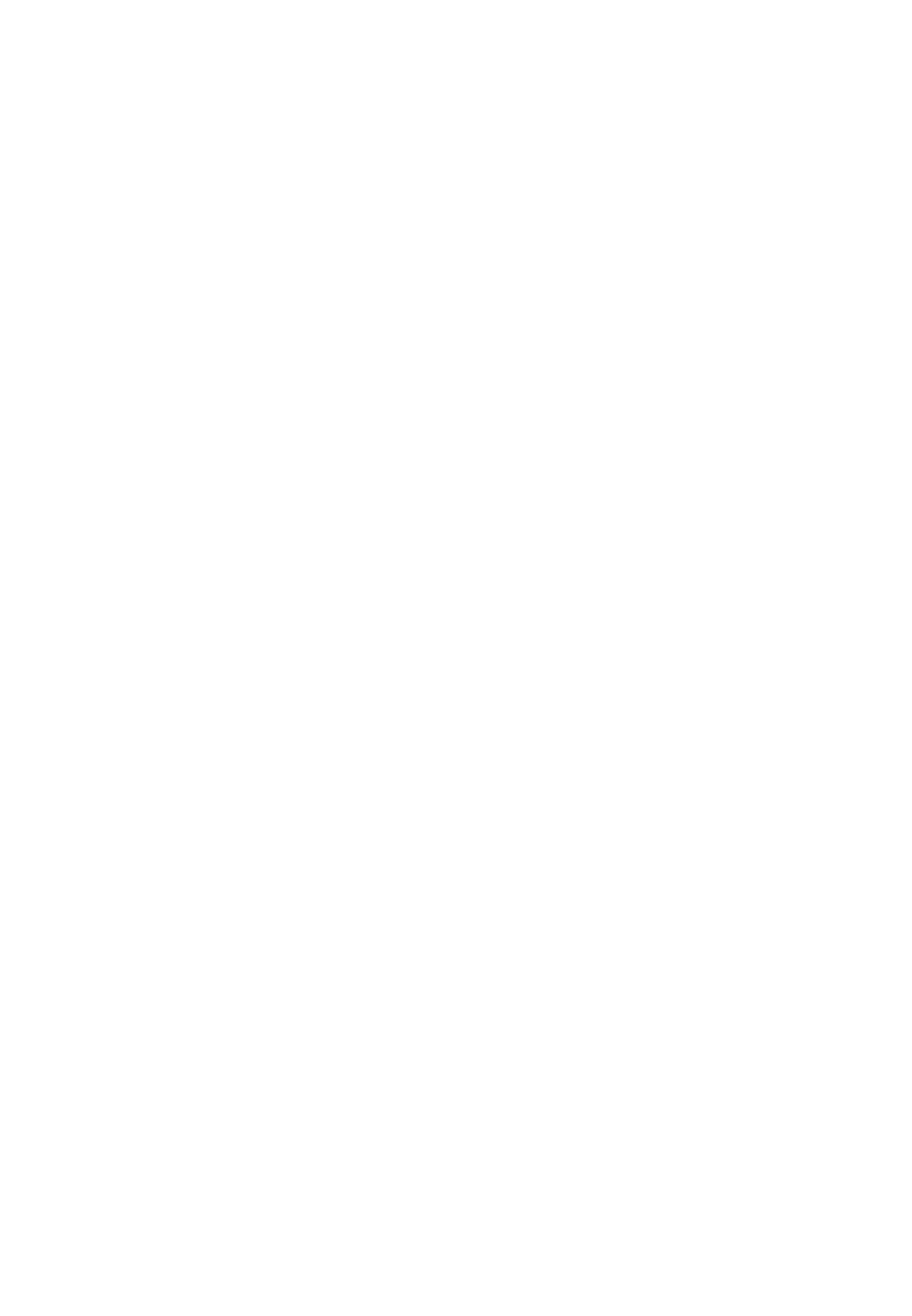## **Preface**



## **Chair of Organizing Committee**

## **Prof. JEONG Ji Hwan**

It is my honor to invite you for 20th Cross Straits Symposium on Energy, Environmental Science and Technology (CSS-EEST) to be held in Busan, Korea. Busan is the second largest city in Korea and has heavy industrial and chemical industrial parks nearby. Steel, automobiles, shipbuilding, and power plant equipment companies are concentrated. In addition, Haeundae beach is attached to the city center and its scenic beauty makes Busan the best tourist destination in Korea. Considering the surrounding environment of Busan, I believe Busan is one of the best places to hold CSS.

I hope that this symposium offer good opportunities to learn and realize the crucial role you will take toward the energy and environment issues of the world, and will guide you to the new knowledge and meaningful experience of Korean culture. I am sure that your visit is essential to the success of the symposium and I would like to express my welcoming spirit and special gratitude to all participants.

 $2422$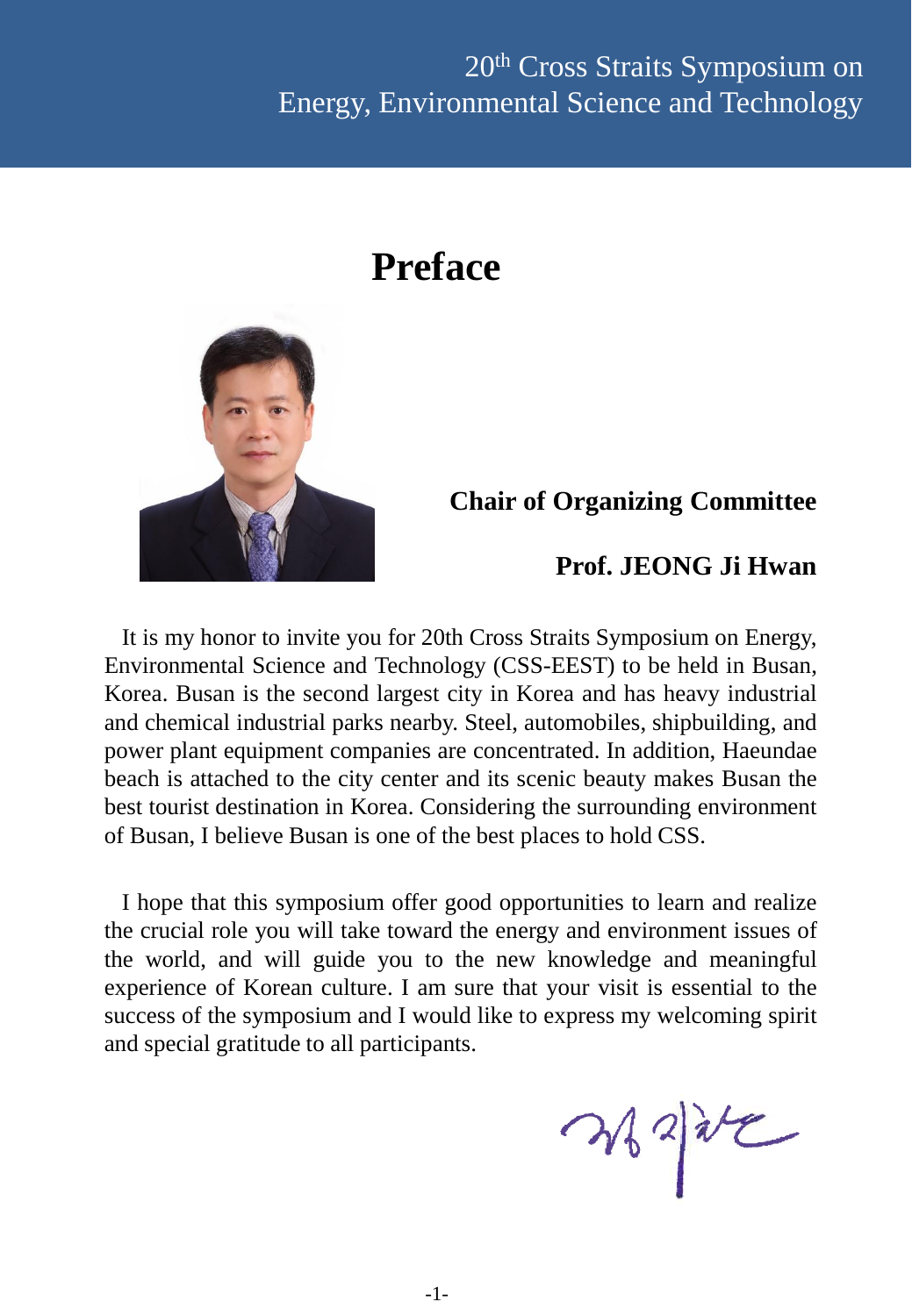## **Organizing Committees**

## **Pusan National University**

| Prof. JEONG Ji Hwan | Prof. CHOI Gyungmin    | Prof. LEE Donggeun      |
|---------------------|------------------------|-------------------------|
| Prof. PARK Sang-Hu  | Prof. LIM Hee-Chang    | Prof. SONG Juhun        |
| Prof. OH Jeongeun   | Prof. LEE Taeho        | Prof. CHO Young-Rae     |
| Prof. CHOI Yoon Suk | Prof. LI Oi Lun Helena | Res. Prof. LEE Youngjin |
| Ms. YIM Wanghee     |                        |                         |

## **Kyushu University**

| Prof. WANG Dong        | Prof. JANG Byung Koog   | Prof. TEII Kungen       |
|------------------------|-------------------------|-------------------------|
| Prof. NAKAGAWA Takeshi | Prof. KATAYAMA Kazunari | Prof. MIYAZAKI Takahiko |
| Prof. OKAMURA Makoto   | Prof. MIZUNO Seigi      | Prof. HAGISHIMA Aya     |
| Ms. ICHIMURA Nahoko    | Ms. NISHIYAMA Kazuyo    |                         |

## **Shanghai Jiao Tong University**

| Prof. QI Fei     | Prof. GUI Lin    | Prof. JIANG Zhi |
|------------------|------------------|-----------------|
| Prof. LOU Ziyang | Mr. BAO Chenjing | Ms. YAN Ran     |

## **Student Organizing committee**

| <b>KIM Kiwook (PNU)</b>     | CHO Kyungil (PNU)        | LEE Hyoin (PNU)          |
|-----------------------------|--------------------------|--------------------------|
| <b>BANG Taeyang (PNU)</b>   | <b>KWAK Yusub (PNU)</b>  | <b>SUNG Eunsik (PNU)</b> |
| <b>KANG Youngjoon (PNU)</b> | LEE Gaeun (PNU)          | CHOI Siyoung (PNU)       |
| KU Hyunmo (PNU)             | <b>JEON Junbum (PNU)</b> | PARK Jungmin (PNU)       |
| WANG Qingzhao (SJTU)        | LIU Yunjie (SJTU)        | SHI Jin (SJTU)           |
| EGAWA Yusuke (KU)           | ISHIBASHI Fumihiro (KU)  | HASAMADA Kazunobu (KU)   |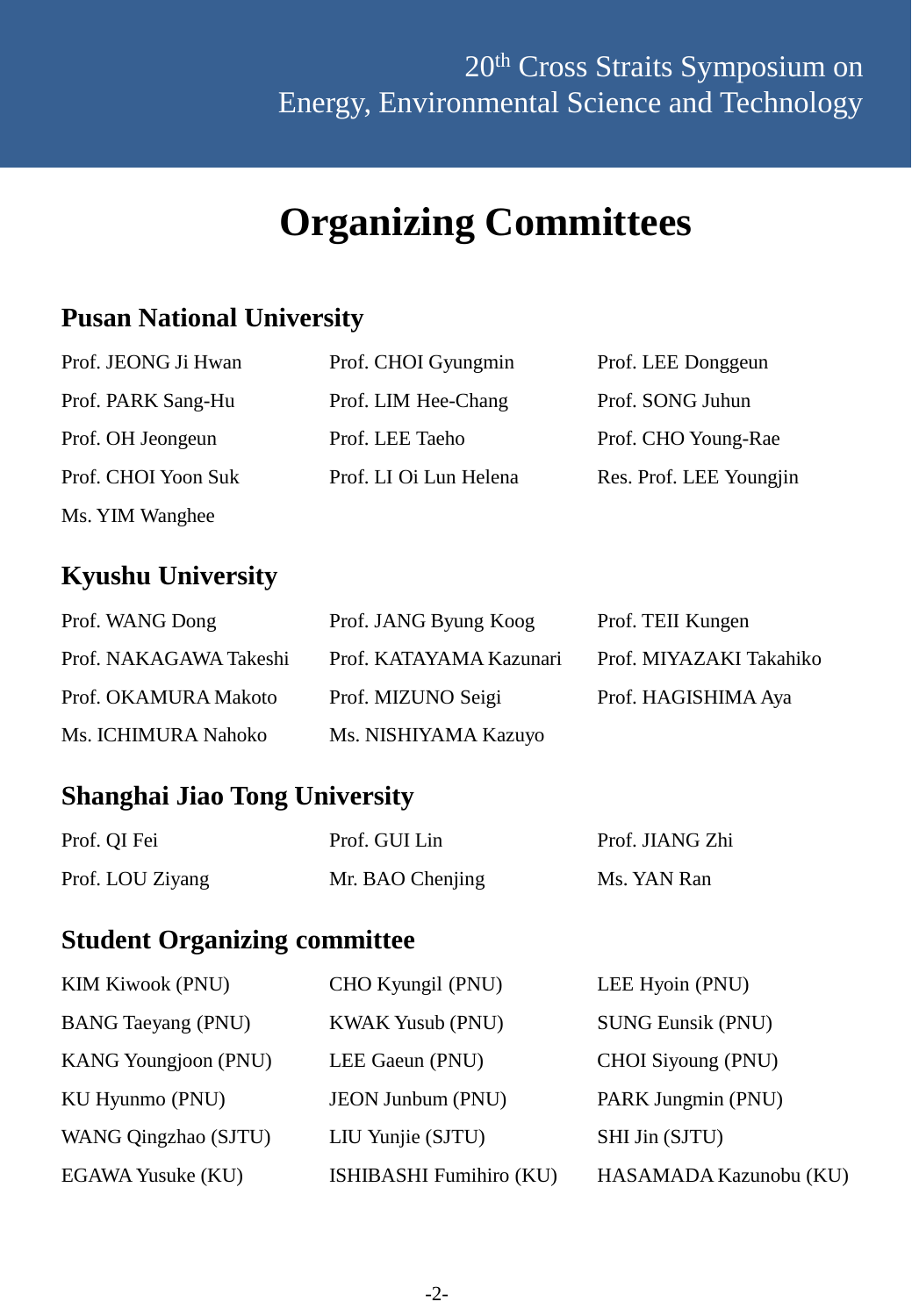## **20th CSS-EEST Purpose and Background**

**Purpose:** Based on the experience accumulated in the past several years, this CAMPUS Asia program was developed jointly by SJTU, KU and PNU, as an inter-university double-degree graduate school program in science and technology, with the aim to bring up EEST global human resources, i.e., qualified researchers and engineers who can lead the world in EEST. The program will be implemented through international collaboration with mutual partnership, placing quality assurance of Master and Doctor Degrees. The aim of the CSS-EEST Symposium is to strengthen links between Kyushu University, Pusan National University and Shanghai Jiao Tong University, facilitate collaboration between Japan, Korea and China and create professional linkages between the future research leaders of the three countries.

**Background:** Under the Concept of Global Human Resource Development Focusing on the East Asian Region, Governments of China, Japan and Korea have agreed to establish 'China-Japan-Korea Committee for Promoting Exchange and Cooperation among Universities'. And the committee has concluded that developing exchange among universities with quality assurance in Japan, China and Korea is of great importance in implementing human resources development on a scale of the whole East Asian region as the economic activities in this region are becoming more and more interrelated, and accordingly universities in China, Japan and Korea will become places where students and professors from diverse cultural and regional backgrounds will be able to come together, and the merits of each university will be realized. For this, the project named 'CAMPUS-Asia' was started and student exchange program named, CAMPUS-Asia EEST, 'Collaborative Graduate School Program for Global Human Resources Development in Energy and Environmental Science and Technology', aiming double degree among three universities (Shanghai Jiao Tong University(SJTU, China), Kyushu University(KU, Japan) and Pusan National University(PNU, Korea)) was approved and started at 2013.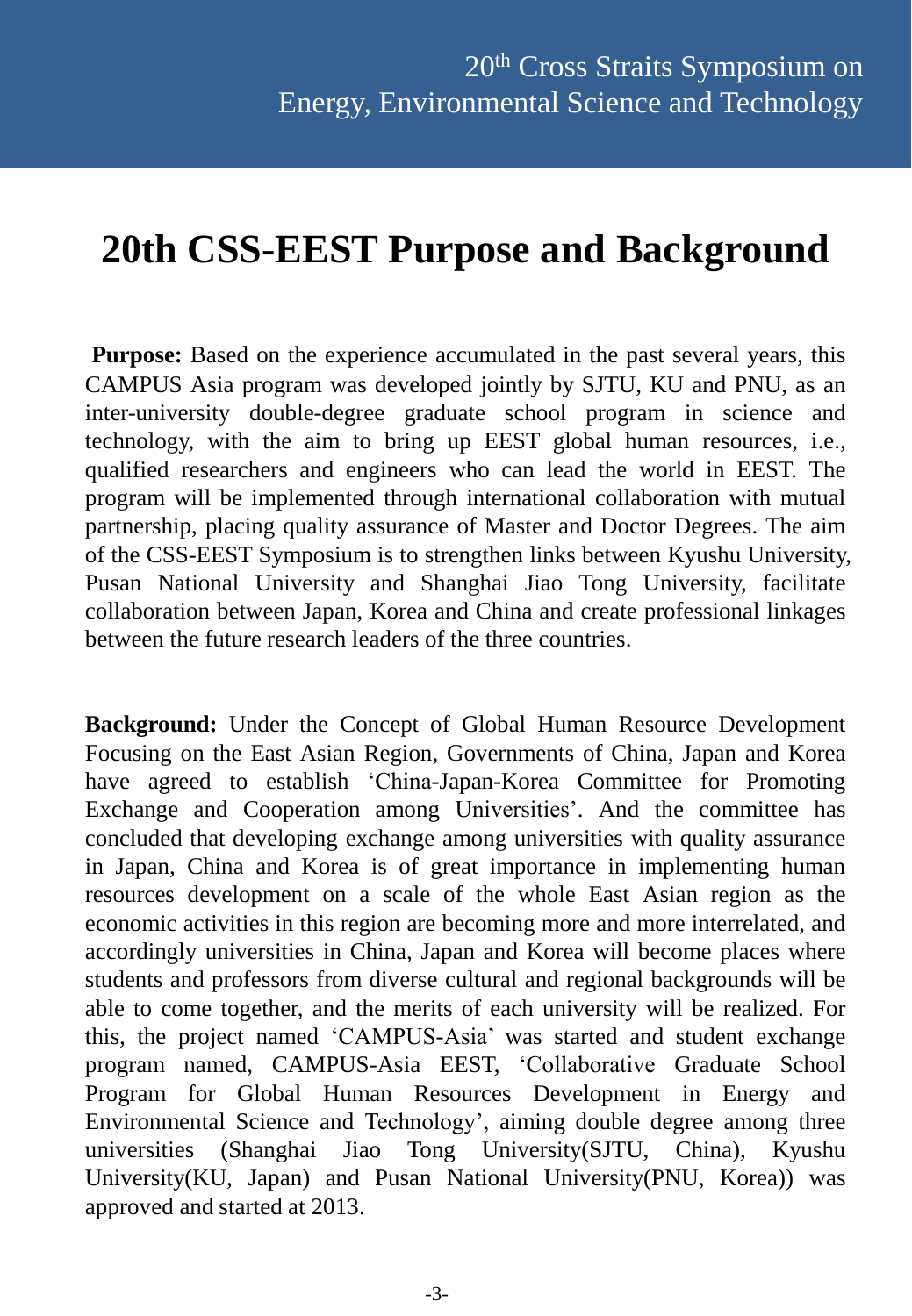## Pusan National University



## Educational Philosophy

PNU, the true university that lives up to the values of truth, freedom and service, is creating a new value system based on a humanitarian spirit and its insights on the trends of the times. PNU provides and realizes a future vision for society through academic research and HR development, contributing to the development of humanity and society.

## **History**



#### **Pusan National University was founded in May 1946 with the establishment ideology of truth, liberty and devotion.**

Although the University started initially with just two faculties, the Faculty of Humanities and the Faculty of Fisheries, since then, it has grown into a major research level institution covering all the major disciplines within academia. Today, the University enjoys its reputation as one of top universities in Korea.

The University is now comprised of fifteen

colleges, one independent division, one general graduate school, four professional graduate schools and five special graduate schools, and contributes to the development of the nation by producing prominent experts and talented leaders.

 As of March 2008 graduates of PNU totaled 127,542 bachelor's degree holders, 28,411 master's degree holders, and 5,152doctoral scholars, many of whom are playing central roles as community, national and world leaders.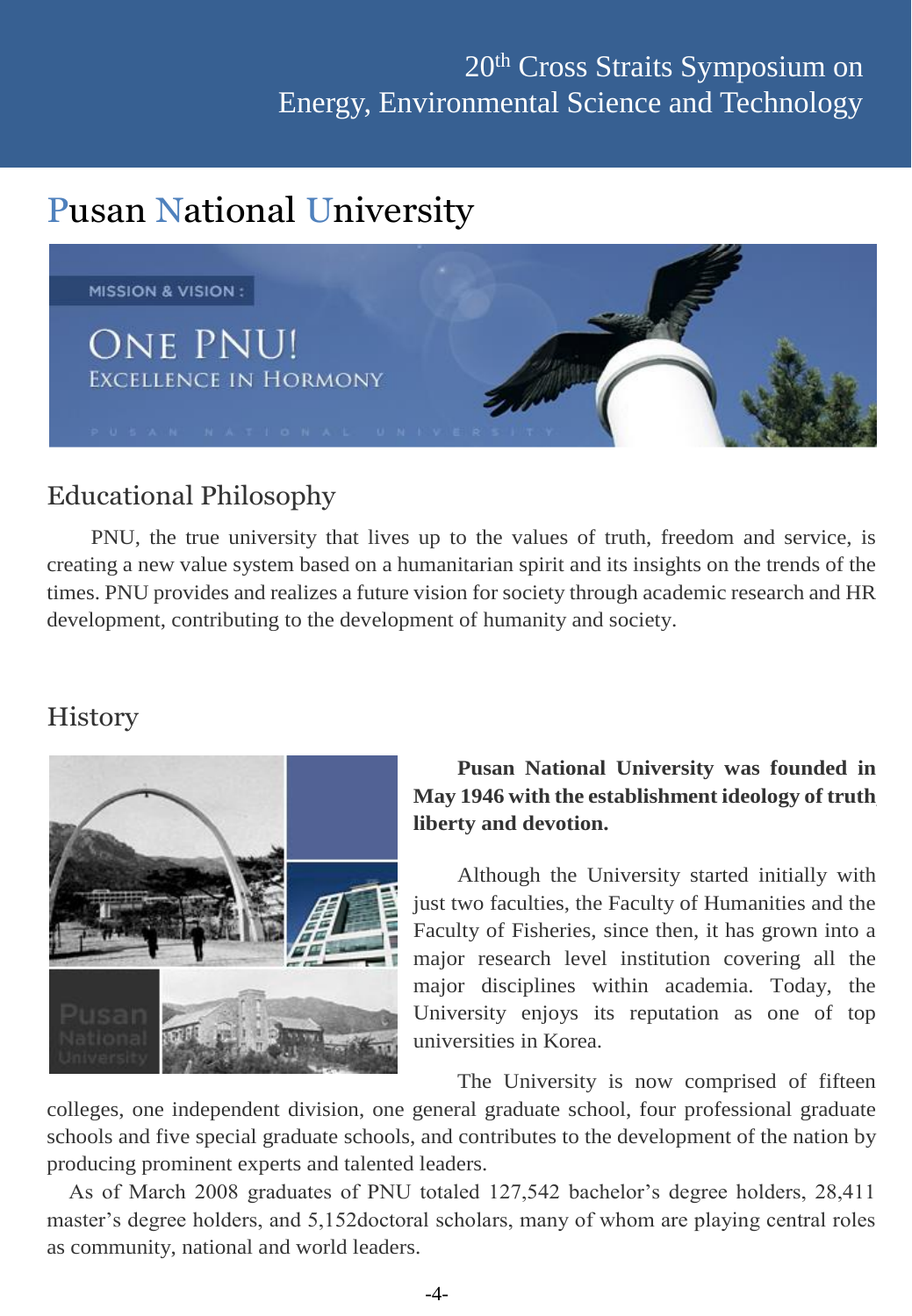## **General Information**

#### **Date:**

November. 26(Mon.) - 28. (Wed.), 2018

#### **Venue:**

Haeundae Grand Hotel (Day 1) : Sky Hall, 22F (Keynote speech, Banquet) (Day 2) : 2F (Oral Session) / Sky Hall, 22F (Lunch, Poster)

#### **Registration:**

Sky Hall, 22F, Haeundae Grand Hotel Free for the KU, SJTU and PNU students

All of organization fund except accommodation fee and air ticket for KU, SJTU and PNU students and staffs, supported as below institute and research fund.

#### **Funding:**

CAMPUS ASIA-EEST (Director : Prof. JEONG J.H.) Brain KOREA 21<sup>+</sup> (NRF, Director: Prof. MOON Y.H., Vice-director : Prof. JEONG J.H.) Human Resource Program (KETEP, Director: Prof. JEONG J.H.) - Grant no.20184010201660, Advanced track for large-scale heat exchanger of industrial plants Center for Advanced air-conditioning, Refrigeration & Energy (Director : Prof. CHOI G.)

#### **Banquet:**

Sky Hall, 22F, Haeundae Grand Hotel

#### **Presentation Guideline:**

Plenary Lectures (Sky Hall, 22F, 25min. presentation, 5min. Q&A) Oral Presentations (Studio 1-3, 2F, 10min. presentation, 4min. Q&A) Posters (Sky Hall, 22F, 50min. presentation and Q&A)

- The size of poster is A0 is best to fit. (In this conference, not present flash talk)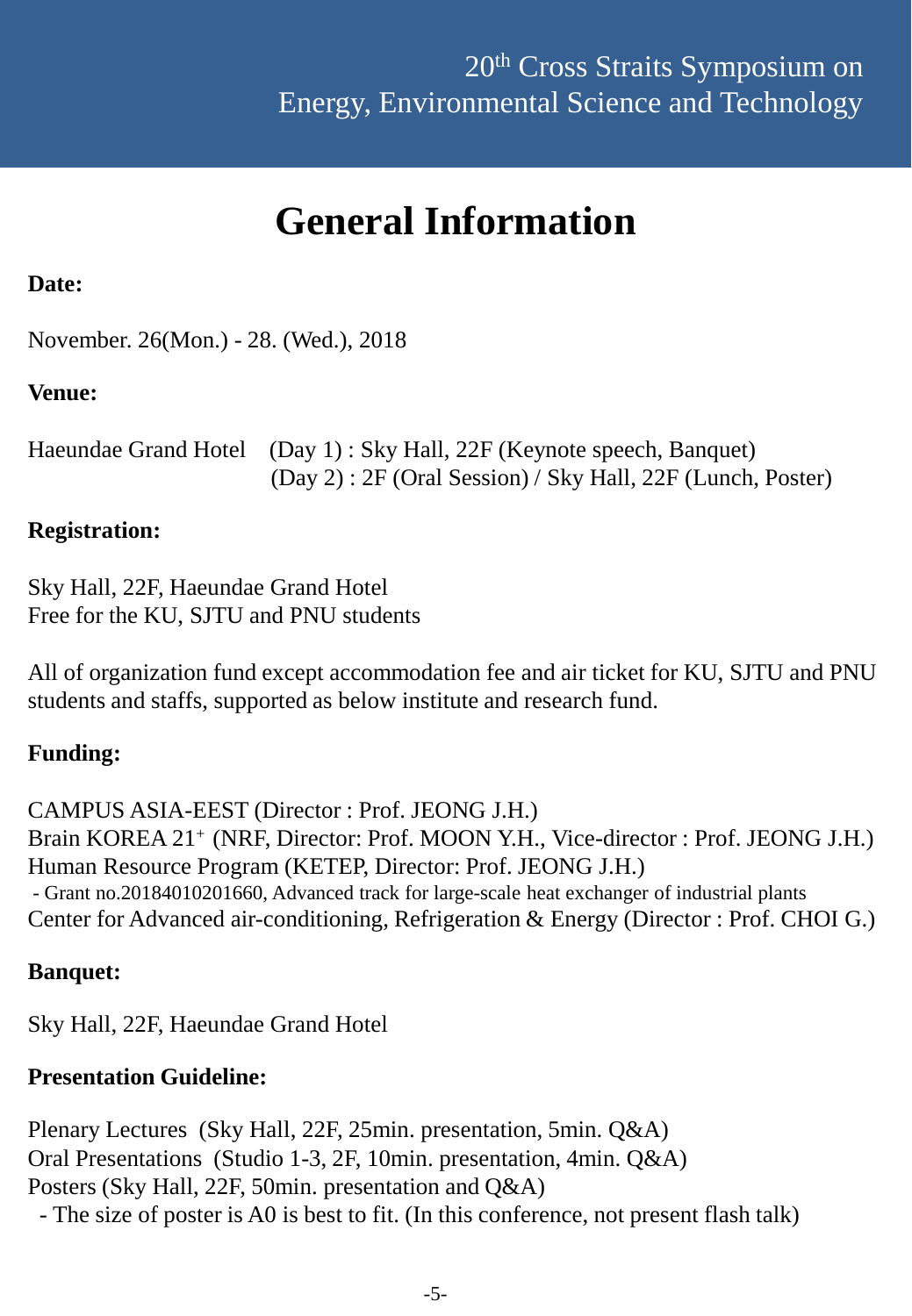## **General Information**

#### **Accommodations:**

Haeundae Grand Hotel, Busan, KOREA Address : Haeundae-Beach Road 217, Haeundae-gu, Busan Tel: +82-51-740-0114 Transportation : Shuttle bus will provide from Gimhae airport to Haeundae Grand Hotel

#### **Internet Service:**

Free-Wifi connection will be available for participants at the conference site. Wifi service related name 'grand hotel', freely use without any password.

#### **Tour:**

Haedong Yonggungsa Temple - Date : 10:00AM~12:30PM, Nov. 28th (Wed), 2018

#### **Contact Information**

CAMPUS ASIA EEST Office Room 112, RIMT Bldg, 2, 63beon-gil, Busandaehakro, Geumjeong-gu, 46241, KOREA Tel +82-51-510-3769 / Fax +82-51-518-3769

#### **Secretary General**

| Coordinator | Ms. YIM Wanghee (Ella) | whyim@pusan.ac.kr       | $+82-10-2874-0380$ |
|-------------|------------------------|-------------------------|--------------------|
| Res. Prof.  | Dr. LEE youngjin       | yi5763@pusan.ac.kr      | $+82-10-6880-5721$ |
| Energy      | <b>KIM Kiwook</b>      | kiwook@pusan.ac.kr      | $+82-10-2520-5794$ |
| Environment | CHO Kyungil            | kyungil.cho@pusan.ac.kr | $+82-10-9922-2856$ |
| Material    | <b>Bang Taeyang</b>    | sunshine5825@naver.com  | $+82-10-4028-4853$ |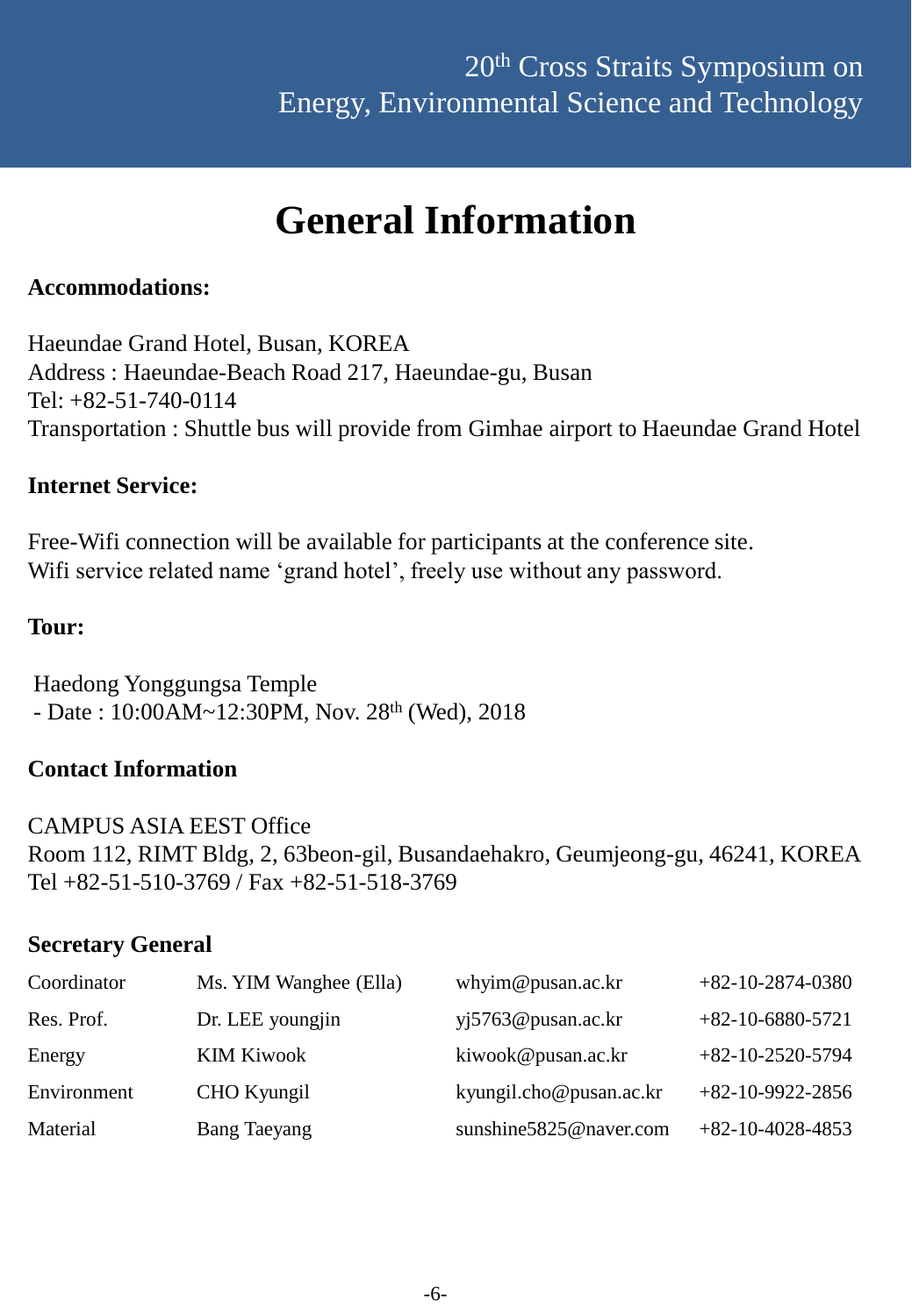## **Time Table**

| Day 1, Nov. 26 (Monday), 2018 |                                                                                                                                                                                                                   |  |  |  |
|-------------------------------|-------------------------------------------------------------------------------------------------------------------------------------------------------------------------------------------------------------------|--|--|--|
| $15:00 \sim 15:30$            | Registration                                                                                                                                                                                                      |  |  |  |
| $15:30 \sim 16:00$            | <b>Opening Speech (Sky Hall, 22F)</b><br>Prof. JEONG Ji Hwan (PNU)<br>Prof. GUI Lin (SJTU)<br>Prof. MIZUNO Seigi (KU)                                                                                             |  |  |  |
| $16:00 \sim 16:30$            | <b>Plenary Lecture #1</b> (Sky Hall, 22F) Chair: Res, Prof. Youngjin Lee<br><b>Prof. CHOI Yoon Suk, Pusan National University (30 min)</b><br>Title: Metal Additive Manufacturing: Materials Science Perspectives |  |  |  |
| $16:30 \sim 16:45$            | <b>Break time</b>                                                                                                                                                                                                 |  |  |  |
| $16:45 \sim 17:15$            | <b>Plenary Session 2</b> (Sky Hall, 22F) Chair: Res, Prof. Youngjin Lee<br>Prof. HAGISHIMA Aya, Kyushu University (30 min)<br>Title: Flow natures observed in urban built-environments                            |  |  |  |
| $17:15 \sim 17:30$            | <b>Break</b> time                                                                                                                                                                                                 |  |  |  |
| $17:30 \sim 18:00$            | <b>Plenary Session 3</b> (Sky Hall, 22F) Chair: Res, Prof. Youngjin Lee<br>Prof. JIANG Zhi, Shanghai Jiao Tong University (30 min)<br>Title: Design Cocatalyst in Photocatalytic Water Splitting Reaction         |  |  |  |
| $18:00 \sim 20:00$            | <b>Reception (Banquet) (22F, Sky Hall)</b>                                                                                                                                                                        |  |  |  |
| $20:30 -$                     | Free time                                                                                                                                                                                                         |  |  |  |

| Day 2, Nov. 27 (Tuesday), 2018     |                          |                    |                           |                         |                           |                      |
|------------------------------------|--------------------------|--------------------|---------------------------|-------------------------|---------------------------|----------------------|
|                                    | <b>Oral Session #1</b>   |                    |                           |                         |                           |                      |
|                                    | <b>Material</b>          |                    | <b>Energy</b>             |                         | <b>Environment</b>        |                      |
|                                    | (Room A: Studio 1, 2F)   |                    | (Room B: Studio 2, 2F)    |                         | (Room C: Studio 3, 2F)    |                      |
|                                    | Chair: TOMOYA Kaneko(KU) |                    | Chair: ZHANG Yannan(SJTU) |                         | Chair: Lee Heonjoon (PNU) |                      |
| $09:00 \sim 09:15$                 | <b>MS</b>                | KISHIMOTO Kazuki   | EY                        | <b>AHN</b> Taehwan      | <b>ET</b>                 | <b>HAN</b> Deming    |
|                                    | 01                       | (KU)               | 01                        | (PNU)                   | 01                        | (SJTU)               |
| $09:15 \sim 09:30$                 | <b>MS</b>                | <b>XIANG Qian</b>  | EY                        | <b>MIKSKI</b> Frantisek | ET                        | <b>JEONG</b> Indeok  |
|                                    | 02                       | (SJTU)             | 02                        | (KU)                    | 02                        | (PNU)                |
| $09:30 \sim 09:45$                 | <b>MS</b>                | <b>HONG Eunpyo</b> | EY                        | <b>DENG</b> Yifan       | ET                        | <b>ALAM Muntasir</b> |
|                                    | 03                       | (PNU)              | 03                        | (SJTU)                  | 03                        | (KU)                 |
| $09:45 \sim 10:00$                 | <b>MS</b>                | <b>IKEE Yusuke</b> | EY                        | <b>RASTI Mehdi</b>      | ET                        | AO Junjie            |
|                                    | 04                       | (KU)               | 04                        | (PNU)                   | 04                        | (SJTU)               |
| $10:00 \sim 10:15$                 | <b>MS</b>                | WANG Qingzhao      | EY                        | NAYAK Ajaya ketan       | ET                        | <b>KIM Junghyeon</b> |
|                                    | 0 <sub>5</sub>           | (SJTU)             | 0 <sub>5</sub>            | (KU)                    | 0 <sub>5</sub>            | (PNU)                |
| $10:15 - 10:30$                    | <b>MS</b>                | <b>LEE Haklae</b>  | EY                        | LIU Mengqi              | ET                        | <b>KABIR KM</b>      |
|                                    | 06                       | (PNU)              | 06                        | (SJTU)                  | 06                        | (KU)                 |
| $10:30 \sim 10:50$<br>Coffee Break |                          |                    |                           |                         |                           |                      |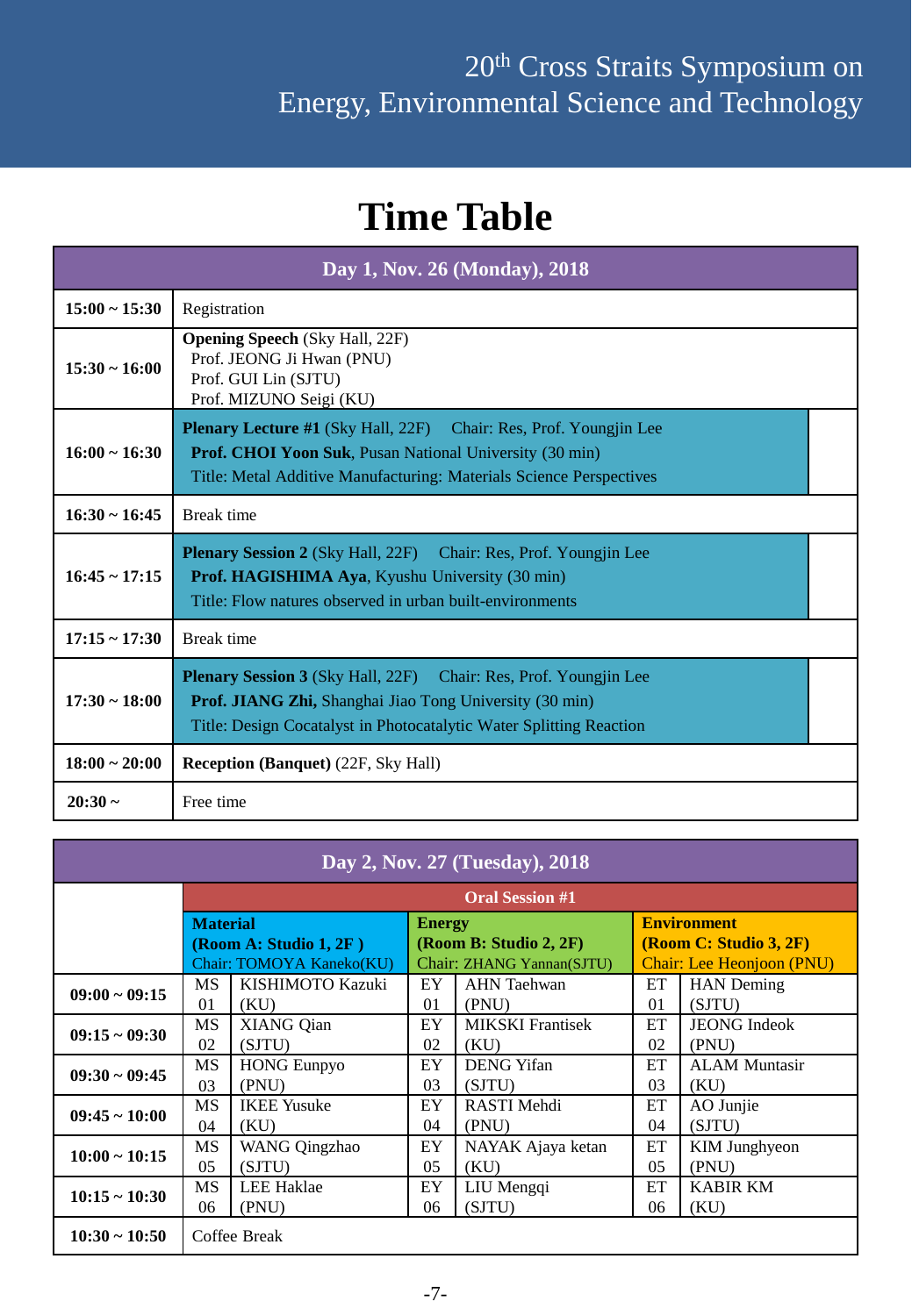## **Time Table**

| Day 2, Nov. 27 (Tuesday), 2018 |                                  |                          |               |                                                                        |                            |                                 |  |
|--------------------------------|----------------------------------|--------------------------|---------------|------------------------------------------------------------------------|----------------------------|---------------------------------|--|
|                                | <b>Oral Session #2</b>           |                          |               |                                                                        |                            |                                 |  |
|                                | <b>Material</b><br><b>Energy</b> |                          |               | <b>Environment</b>                                                     |                            |                                 |  |
|                                |                                  | (Room A: Studio 1, 2F)   |               | (Room B: Studio 2, 2F)                                                 |                            | (Room C: Studio 3, 2F)          |  |
|                                |                                  | Chair: YAO Wenhui (PNU)  |               | Chair: KAZUYA Ishibashi(KU)                                            |                            | <b>Chair: HAN Deming (SJTU)</b> |  |
| $10:50 \sim 11:05$             | <b>MS</b>                        | YANG Cheng               | EY.           | <b>NILIAHMADABADI</b>                                                  | ET                         | Lee Heonjun                     |  |
|                                | 07                               | (SJTU)                   | 07            | Mahdi (Isfahan Univ.)                                                  | 07                         | (PNU)                           |  |
| $11:05 \sim 11:20$             | <b>MS</b>                        | JEON Byeongjun           | EY            | <b>ZHANG Yannan (SJTU)</b>                                             | ET                         | LIU-Xin                         |  |
|                                | 08                               | (PNU)                    | 08            |                                                                        | 08                         | (KU)                            |  |
| $11:20 \sim 11:35$             | <b>MS</b>                        | LEE Ji-Hwoan             | EY            | <b>JIANG</b> Chenxu                                                    | $\mathop{\rm ET}\nolimits$ | YASUTAKE Ryosuke                |  |
|                                | 09                               | (KU)                     | 09            | (SJTU)                                                                 | 09                         | (KU)                            |  |
| $11:35 \sim 11:50$             | MS                               | <b>ZHENG Zhifeng</b>     | EY            | <b>MURAMATSU</b>                                                       | ET                         | <b>WIDYANINSIH Evy</b>          |  |
|                                | 10                               | (SJTU)                   | 10            | Masakazu (KU)                                                          | 10                         | (PNU)                           |  |
| $11:50 - 12:05$                | <b>MS</b>                        | <b>PANDEY Deepak</b>     | EY            | <b>SAGHAFIAN Mohsen</b>                                                | ET                         | LI Juexiu                       |  |
|                                | 11                               | Kumar (PNU)              | 11            | (Isfahan Univ.)                                                        | 11                         | (SJTU)                          |  |
| $12:05 \sim 12:20$             | <b>MS</b>                        | <b>KANEKO</b> Tomoya     | EY            | <b>EGAWA Yusuke</b>                                                    | ET                         | <b>KANG Yujin</b>               |  |
|                                | 12                               | (KU)                     | 12            | (KU)                                                                   | 12                         | (KU)                            |  |
| $12:20 \sim 14:00$             |                                  |                          |               | Lunch (Sky Hall, 22F) / PDCA meeting with Lunch (Grand Table room, 1F) |                            |                                 |  |
|                                | <b>Oral Session #3</b>           |                          |               |                                                                        |                            |                                 |  |
|                                |                                  |                          |               |                                                                        |                            |                                 |  |
|                                | <b>Material</b>                  |                          | <b>Energy</b> |                                                                        |                            | <b>Environment</b>              |  |
|                                |                                  | (Room A: Studio 1, 2F)   |               | (Room B: Studio 2, 2F)                                                 |                            | (Room C: Studio 3, 2F)          |  |
|                                |                                  | Chair: XIANG Qian (SJTU) |               | Chair: MEHDI Rasti (PNU)                                               |                            | Chair: YASUTAKE Ryosuke(KU)     |  |
|                                | <b>MS</b>                        | <b>KIM</b> Taewoo        | EY            | <b>HAN</b> Jaebang                                                     | ET                         | LI Youping                      |  |
| $14:00 \sim 14:15$             | 13                               | (PNU)                    | 13            | (PNU)                                                                  | 13                         | (SJTU)                          |  |
|                                | <b>MS</b>                        | YOSHIDA Yuki             | EY            | WEI Zhidong                                                            | ET                         | NAKAHARA Koki                   |  |
| $14:15 \sim 14:30$             | 14                               | (KU)                     | 14            | (SJTU)                                                                 | 14                         | (KU)                            |  |
|                                | <b>MS</b>                        | <b>LIU</b> Yanming       | EY            | <b>KUNIYOSHI Mario</b>                                                 | ET                         | <b>DIRESTIYANY Lucky</b>        |  |
| $14:30 - 14:45$                | 15                               | (SJTU)                   | 15            | (KU)                                                                   | 15                         | Caesar (PNU)                    |  |
|                                | <b>MS</b>                        | CHANG Chao               | EY            | LIN Chen                                                               | ET                         | <b>LIU</b> Yunjie               |  |
| $14:45 \sim 15:00$             | 16                               | (SJTU)                   | 16            | (SJTU)                                                                 | 16                         | (SJTU)                          |  |
|                                | <b>MS</b>                        | SU Li-Wen                | ${\rm EY}$    | <b>CHOUDHURY Raihan</b>                                                | ET                         | <b>KIM Kunwon</b>               |  |
| $15:00 \sim 15:15$             | 17                               | (KU)                     | 17            | (PNU)                                                                  | 17                         | (PNU)                           |  |
|                                | <b>MS</b>                        | <b>SUN Boya</b>          | EY            | <b>URAKAWA Koichiro</b>                                                | ET                         | <b>JEONG</b> Soyeon             |  |
| $15:15 \sim 15:30$             | 18                               | (SJTU)                   | 18            | (KU)                                                                   | 18                         | (PNU)                           |  |
|                                |                                  |                          | EY            | <b>ZIMMER Laurent</b>                                                  | ET                         | ALAM. Md. Sarwar                |  |
| $15:30 \sim 15:45$             |                                  |                          | 19            | (CNRS)                                                                 | 19                         | (Jagannath Univ.)               |  |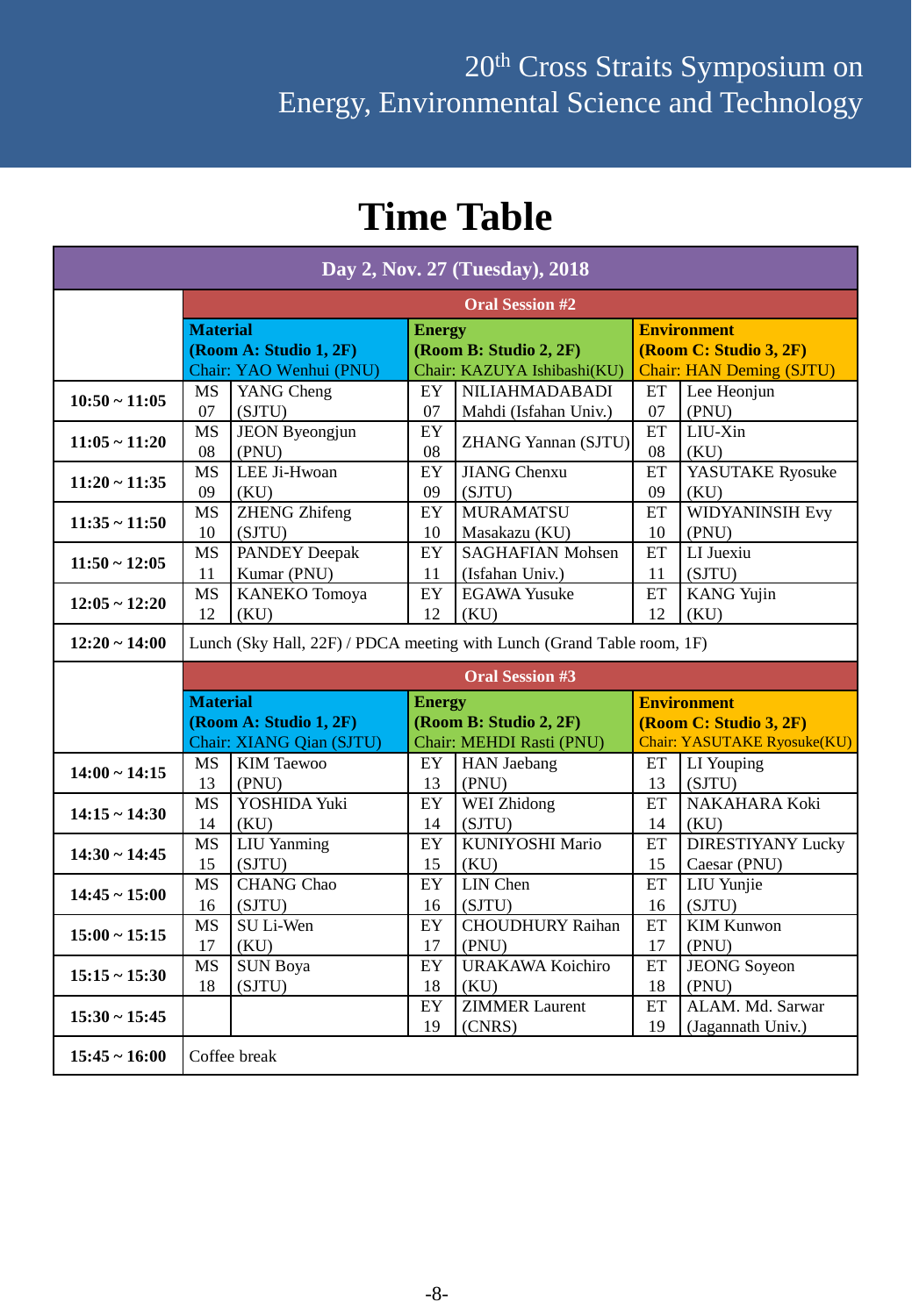## **Time Table**

| Day 2, Nov. 27 (Tuesday), 2018                                                             |                                                                                                               |  |  |  |  |  |
|--------------------------------------------------------------------------------------------|---------------------------------------------------------------------------------------------------------------|--|--|--|--|--|
|                                                                                            | <b>Poster Session 1 (Sky Hall, 22F)</b>                                                                       |  |  |  |  |  |
| $16:00 \sim 17:40$                                                                         | <b>Environment</b><br><b>Material</b><br><b>Energy</b><br>$MSP01 - MSP25$<br>EYP01 - EYP27<br>$ETP01 - ETP14$ |  |  |  |  |  |
| $17:40 \sim 18:00$                                                                         | Break time                                                                                                    |  |  |  |  |  |
| $18:00 \sim 18:30$                                                                         | Award & Closing ceremony (Sky Hall, 22F)                                                                      |  |  |  |  |  |
| Free time for students<br>$18:30 \sim$<br>Dinner for Professors and staffs (PNU, SJTU, KU) |                                                                                                               |  |  |  |  |  |

| Day 3, Nov. 28 (Wednesday), 2018 |                                                                       |                                                                                                                   |  |  |  |
|----------------------------------|-----------------------------------------------------------------------|-------------------------------------------------------------------------------------------------------------------|--|--|--|
|                                  | Plan. A : Free time                                                   | Plan. B. Tour                                                                                                     |  |  |  |
| $\sim$ 12:30                     | Hotel check-out until $11:00$                                         | $\sim$ 10:00 Hotel Check-out<br>$10:00 \sim 12:00$ Yongkungsa (temple) tour<br>$12:00 \sim 12:30$ Arrive at Hotel |  |  |  |
| $12:30 \sim 13:30$               | Lunch with free time                                                  |                                                                                                                   |  |  |  |
| $13:30 \sim 14:00$               | Personnel check                                                       |                                                                                                                   |  |  |  |
| $14:00 \sim$                     | From Gimhae international airport                                     |                                                                                                                   |  |  |  |
| a. $17:50$<br>b. 18:00           | a. FM830 (SJTU) arrive at Shanghai<br>b. KE797 (KU) arrive at Fukuoka |                                                                                                                   |  |  |  |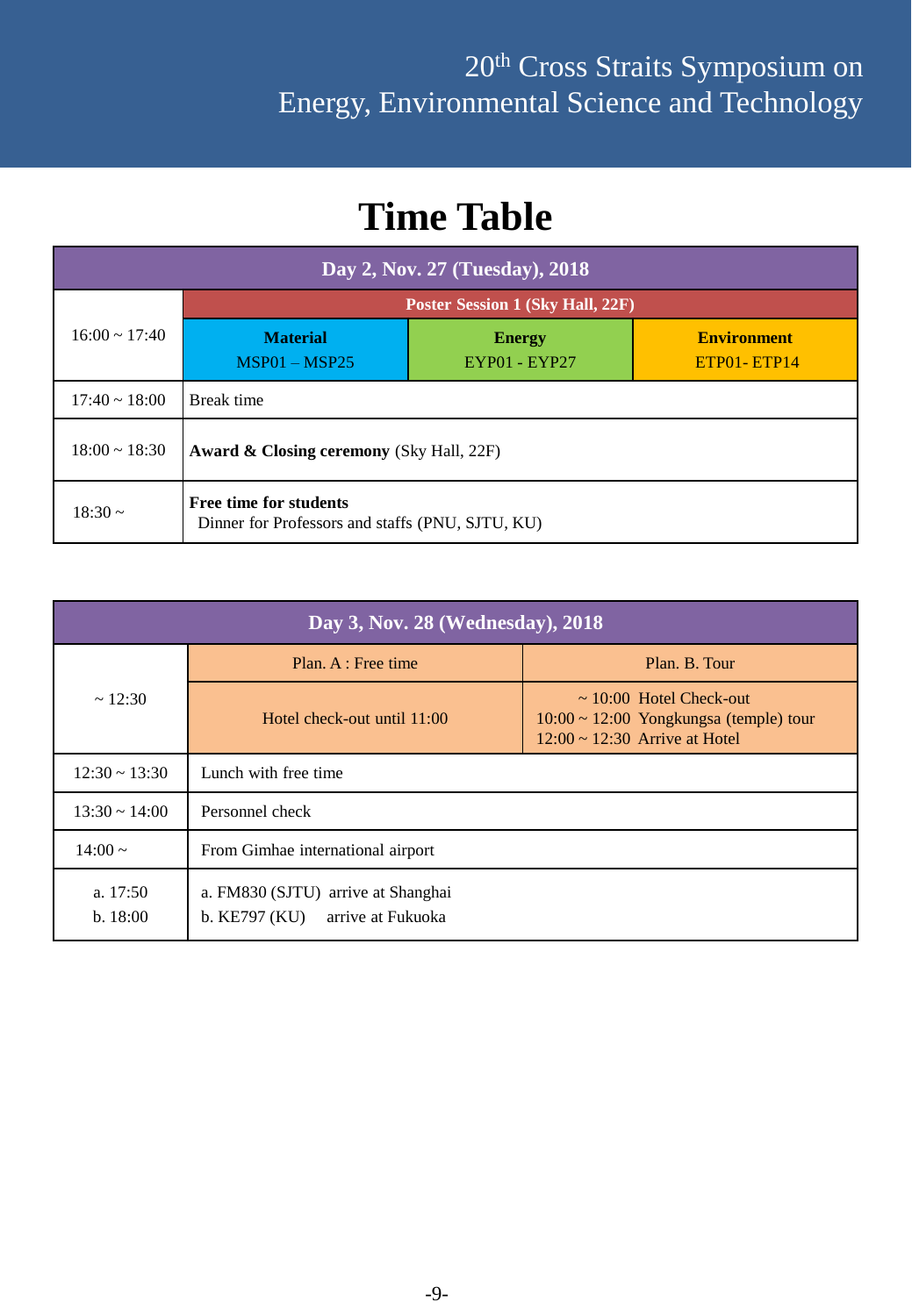## **Plenary Lecture #1**



- **Name :** CHOI Yoon Suk, Ph.D.
- **Affiliation :** School of Materials Science and Engineering, Pusan National University, Busan, Korea
	- **Position :** Professor
- **E-mail :** choiys@pusan.ac.kr

#### **Educational and Professional Career**

Prof. Choi received Ph.D. in Materials Science & Engineering from Carnegie Mellon University, Pittsburgh, PA, USA in 2001 after his M.S. and B.S. degrees in Metallurgical Engineering at Pusan National University (PNU), Korea. Upon completion of the Ph.D. degree, he spent about a year as a postdoctoral researcher at the department of Civil and Environmental Engineering, Carnegie Mellon University. In 2002, he joined UES, Inc., Dayton, OH, USA and spent about 11 years as an on-site contract researcher at U.S. Air Force Research Laboratory, before returning back to his hometown in 2013 to join PNU with an associate professorship. In 2018, he was tenured with a full professorship and currently serves as an Associate Dean in College of Engineering, PNU.

## **Field of Expertise**

1) Advanced high temperature metallic materials for energy and aerospace applications 2) Metal additive manufacturing: microstructure-defect-property modeling

## **Lecture Title**

Metal Additive Manufacturing: Materials Science Perspectives

## **Abstract**

Metal additive manufacturing (AM) opens a new era in manufacturing industries and leads the front line of the fourth industrial revolution worldwide. In general, metals and alloys can be additively manufactured by the powder bed fusion (PBF) technique or the direct energy deposition (DED) technique. Some alloys are readily processible with the AM, compared to others, which often form micro-cracks at the onset of the solidification of molten powders. In the current talk, the metal AM techniques will be reviewed briefly, followed by the numerical techniques to simulate the AM process. The two alloys, nickel-base alloy 718 and titanium aluminide (TiAl), which show completely different AM responses, were processed with the PBF technique, and their melt-pool scale characteristics were compared each other experimentally and numerically. An extra effort was made to understand the formation of micro-scale defects during the metal AM process.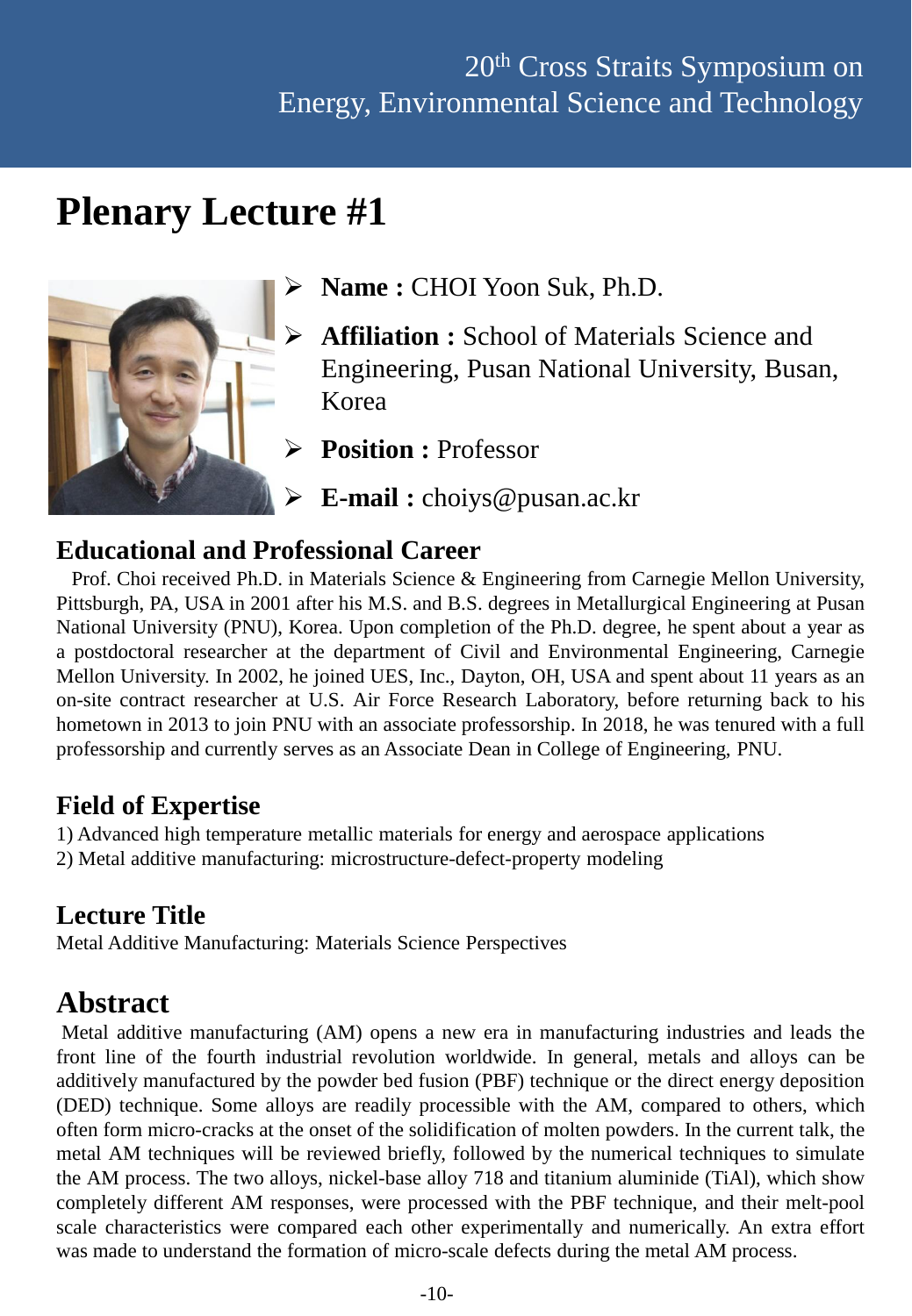## **Plenary Lecture #2**



- **Name :** HAGISHIMA Aya, Ph.D.
- **Affiliation :** Interdisciplinary Graduate School of Engineering Sciences, Kyushu University, Fukuoka, Japan
- **Position :** Professor
- **E-mail :** ayahagishima@kyudai.jp

#### **Educational and Professional Career**

Prof. Hagishima graduated from Kyushu University, and in 1995 received a Master of Engineering. She then worked as a government officer in the construction division of the University of Tokyo for two years. After this term, she started her academic carrier as a research associate in Kyushu University in 1997. She obtained Doctor of Engineering from Kyushu University, and was appointed as associate professor at Kyushu University in 2005. She promoted to professor in 2015.

## **Field of Expertise**

- 1) Sustainable urban and architectural environment
- 2) urban climate
- 3) low carbon and energy saving in building sectors
- 4) smart and adaptive architectures tailored to local context of developing countries.

## **Lecture Title**

Flow natures observed in urban built-environments

## **Abstract**

The urban built-environment is a place where most people spends a long time, thus, the flow nature of this urban built space have a significant effect on the people's health and comfort. In addition, introducing fresh outdoor air into rooms, namely natural ventilation is one of effective passive cooling strategies to reduce the dependency of mechanical cooling devices in summer, hence, features of airflow filed of naturally-ventilated have attracted researchers' interest. This paper will introduce the measured flow features inside a cube arranged in both lattice and staggered layouts under two setting of openings based on a novel technique of particle image velocimetry. The unsteady inflow associated with the canopy flow as well as the impact of the urban building layout on the ventilation performance will be also discussed.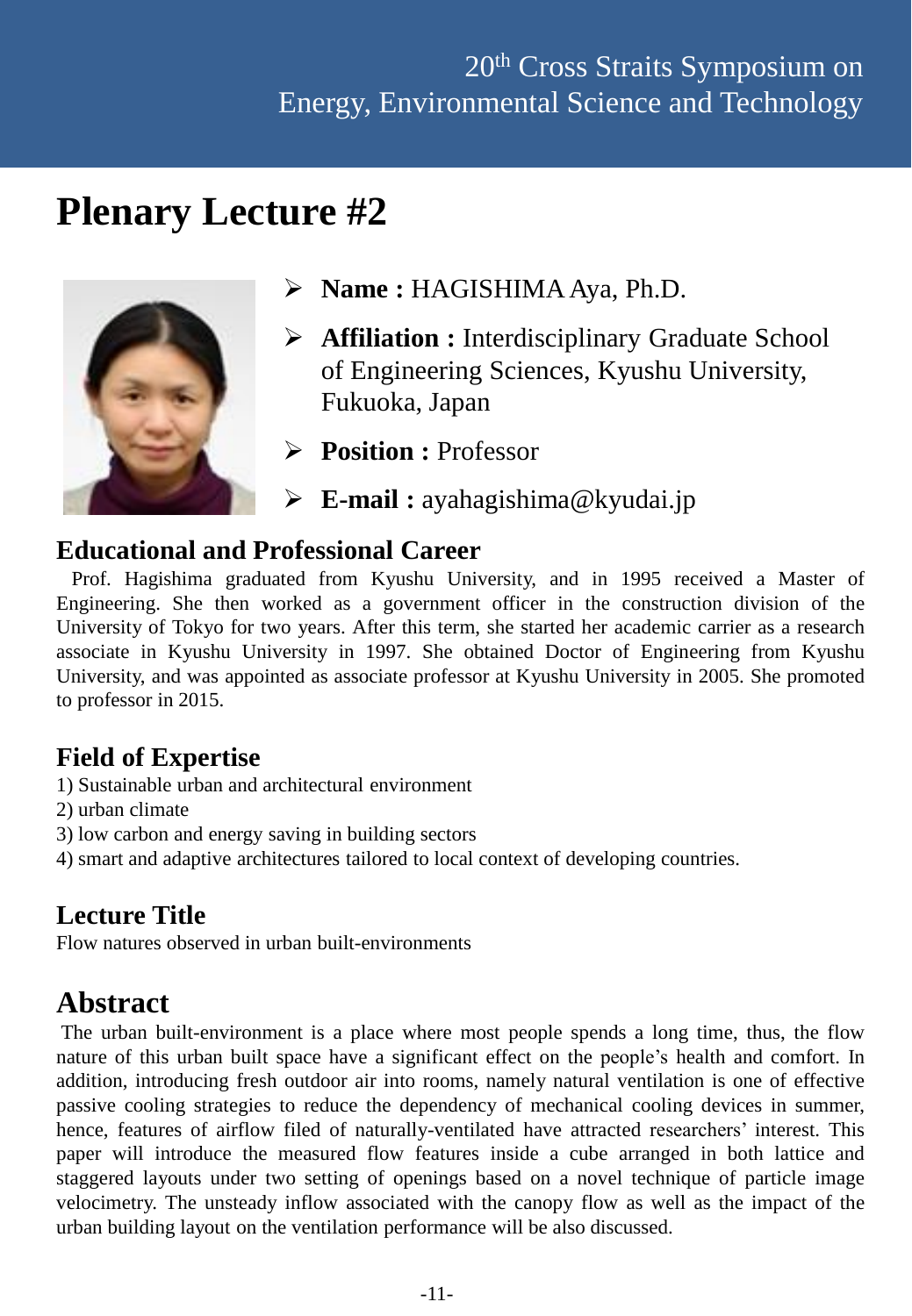## **Plenary Lecture #3**



- **Name :** JIANG Zhi, Ph.D.
- **Affiliation :** School of Mechanical Engineering, Shanghai Jiao Tong University, Shanghai, China
- **Position :** Associate Professor
- **E-mail :** zhijiang@sjtu.edu.cn

## **Educational and Professional Career**

Prof. Jiang received the Bachelor and Ph.D. degree in physical chemistry from University of Science and Technology of China. He has ever worked at Hong Kong Polytechnic University, New Jersey Institute of Technology, Purdue University (West Lafayette) and Aston University (UK). His research interests include solar fuel, environmental catalysis and combustion. He has published 50 peer reviewed paper, including journals such as ACS catalysis, Journal of Catalysis, Journal of Materials Chemistry A etc. Dr. Jiang is a young committee member of IEHB for Chinese Society for Environmental Sciences.

## **Field of Expertise**

1) Photocatalysis 2) Environmental Catalysis

## **Lecture Title**

Design Cocatalyst in Photocatalytic Water Splitting Reaction

## **Abstract**

Co-catalysts play a critical role in promoting the photocatalytic hydrogen evolution performance of inorganic semiconductors, yet despite intensive investigation, the elucidation of active platinum species and rational synthesis remains a challenge. Understanding the complicated synthesisstructure-performance relationship will help to address the above challenge. This talk will discuss the current status in this area.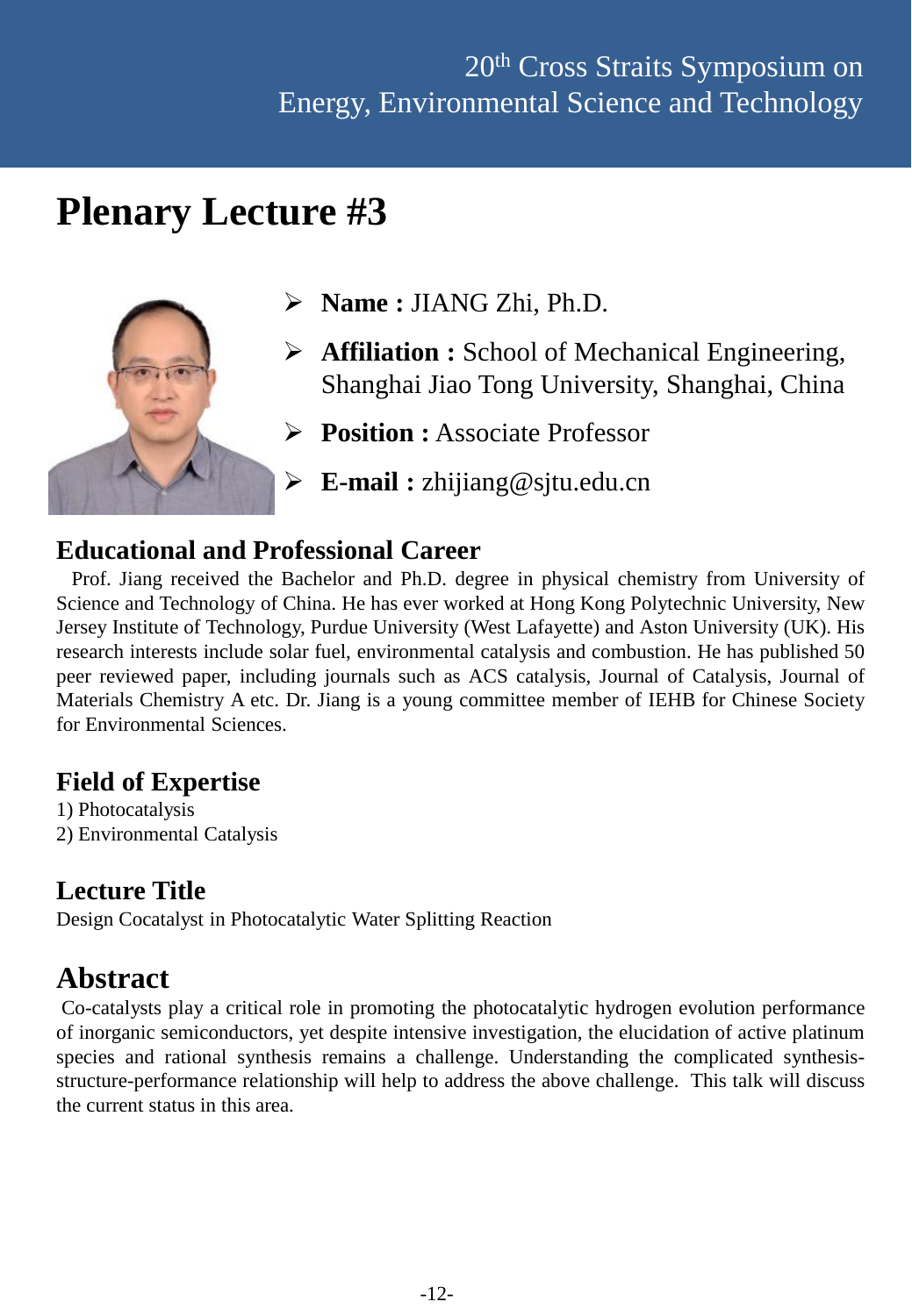## **Tour**

#### **Nov. 28th (Wed.) 10:00 ~ 12:30 : Haedong Yonggungsa Temple**



Haedong Yonggungsa Temple is situated on the coast of the north-eastern portion of Busan. This superb attraction offers visitors the rare find of a temple along the shore line; most temples in Korea are located in the mountains. Haedong Yonggungsa Temple was first built in 1376 by the great Buddhist teacher known as Naong during the Goryeo Dynasty. Haesu Gwaneum Daebul (Seawater Great Goddess Buddha), Daeungjeon Main Sanctuary, Yongwangdang Shrine, Gulbeop Buddhist Sanctum (enclosed in a cave), and a three-story pagoda with four lions can all be seen looking out over the ocean.

The main sanctuary of the temple was reconstructed in 1970 with careful attention paid to the colors that were traditionally used in such structures. On the right-hand side, inside the a cave, is a uniquely designed Buddhist sanctum, while situated just in front of the main sanctuary is a three-story pagoda with four lions. The four lions are symbolizing joy, anger, sadness, and happiness. Other special sites at the temple are the 108 stairs and stone lanterns lining the rocky landscape. After going down the 108 steps, one will be delighted with the beauty of the temple. Midway down the 108 steps one can stop and enjoy the calming sounds of the waves, and view the majestic sunrise.

Many people often come to this spot on New Year's Day to make a wish for the new year as they watch the sun come up. April is an especially beautiful time of year with cherry blossoms in full bloom. The birth of Buddha is also celebrated in the fourth month of the lunar calendar and offers a spectacular night view as the temple area is aglow with lit lanterns.